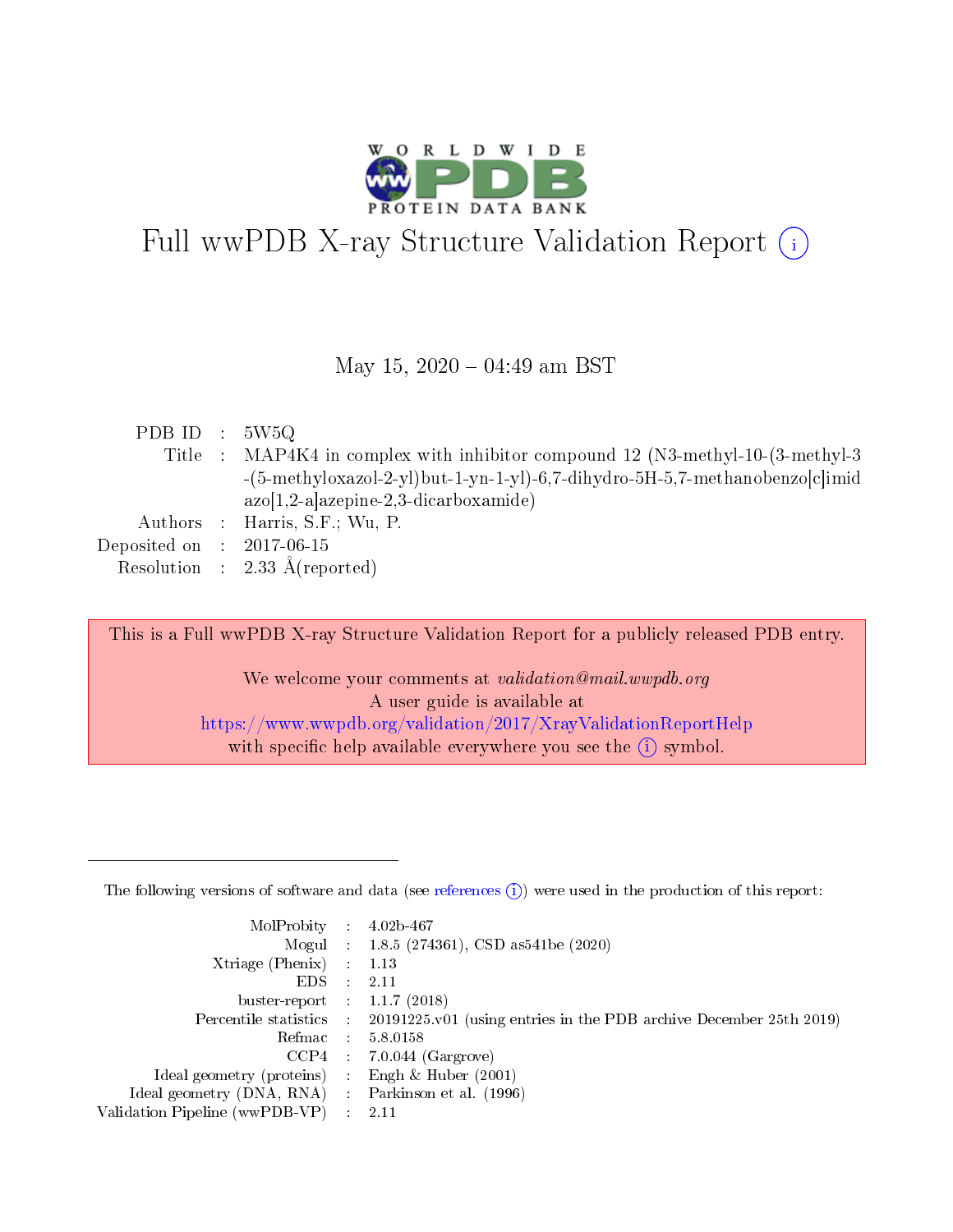## 1 [O](https://www.wwpdb.org/validation/2017/XrayValidationReportHelp#overall_quality)verall quality at a glance  $(i)$

The following experimental techniques were used to determine the structure: X-RAY DIFFRACTION

The reported resolution of this entry is 2.33 Å.

Percentile scores (ranging between 0-100) for global validation metrics of the entry are shown in the following graphic. The table shows the number of entries on which the scores are based.



| Metric                | Whole archive<br>$(\#\text{Entries})$ | Similar resolution<br>$(\#\text{Entries}, \text{resolution range}(\AA))$ |
|-----------------------|---------------------------------------|--------------------------------------------------------------------------|
| $R_{free}$            | 130704                                | $2096(2.36-2.32)$                                                        |
| Clashscore            | 141614                                | $2193(2.36-2.32)$                                                        |
| Ramachandran outliers | 138981                                | $2159(2.36-2.32)$                                                        |
| Sidechain outliers    | 138945                                | $2160(2.36-2.32)$                                                        |
| RSRZ outliers         | 127900                                | $2067(2.36-2.32)$                                                        |

The table below summarises the geometric issues observed across the polymeric chains and their fit to the electron density. The red, orange, yellow and green segments on the lower bar indicate the fraction of residues that contain outliers for  $>=3, 2, 1$  and 0 types of geometric quality criteria respectively. A grey segment represents the fraction of residues that are not modelled. The numeric value for each fraction is indicated below the corresponding segment, with a dot representing fractions  $\epsilon=5\%$  The upper red bar (where present) indicates the fraction of residues that have poor fit to the electron density. The numeric value is given above the bar.

| Mol | Chain <sup>1</sup> | Length | Quality of chain |    |     |
|-----|--------------------|--------|------------------|----|-----|
|     |                    | າາາ    | 2%<br>80%        | 7% | 12% |
|     |                    | າາດ    | 7%<br>83%        | 7% | 11% |

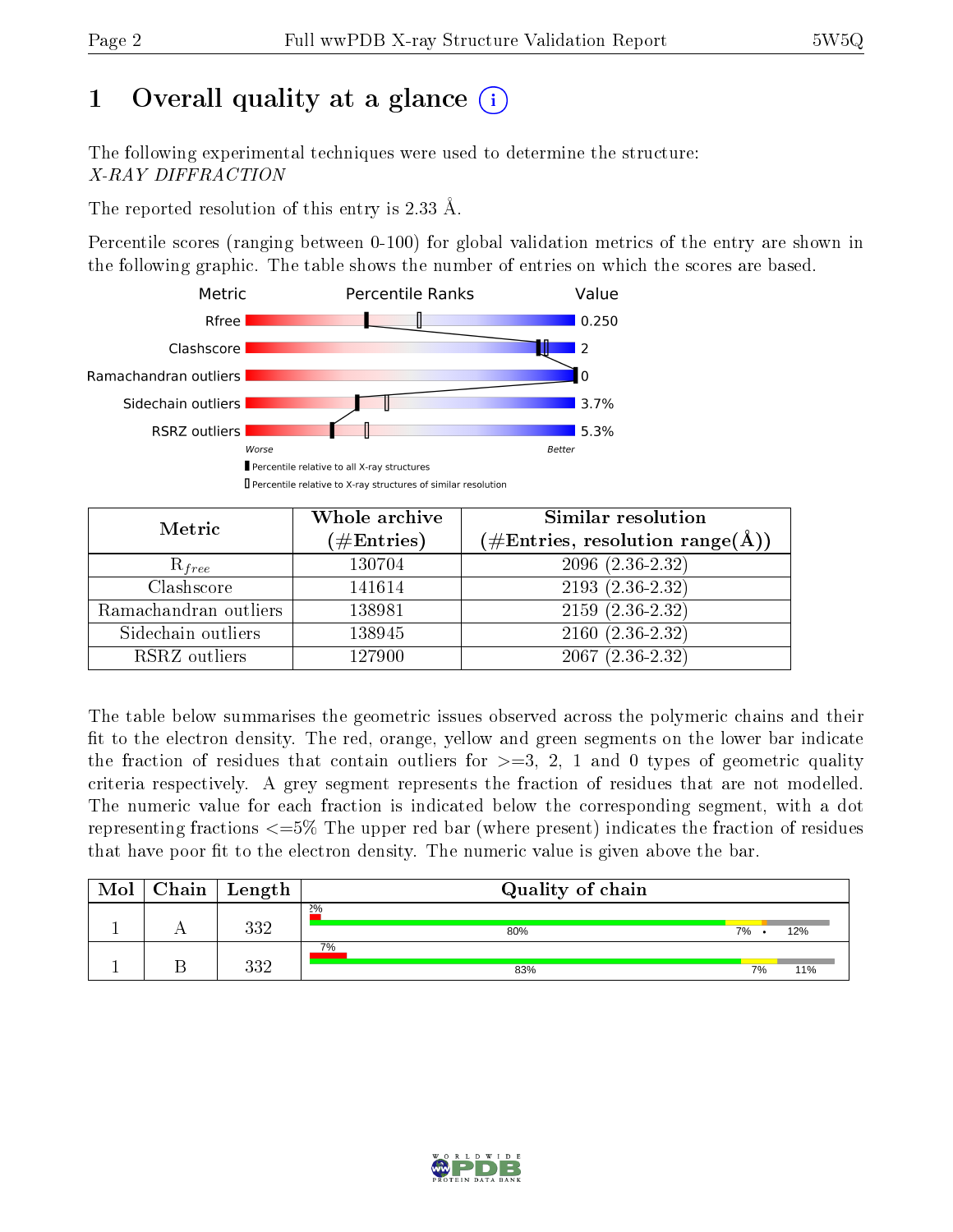# 2 Entry composition (i)

There are 3 unique types of molecules in this entry. The entry contains 5013 atoms, of which 0 are hydrogens and 0 are deuteriums.

In the tables below, the ZeroOcc column contains the number of atoms modelled with zero occupancy, the AltConf column contains the number of residues with at least one atom in alternate conformation and the Trace column contains the number of residues modelled with at most 2 atoms.

|  | Mol   Chain   Residues |  | $\bm{\mathrm{Atoms}}$ |  | $\text{ZeroOcc} \mid \text{AltConf} \mid \text{Trace}$ |  |
|--|------------------------|--|-----------------------|--|--------------------------------------------------------|--|
|  | $\sim$ $\sim$ $\sim$   |  |                       |  |                                                        |  |

Molecule 1 is a protein called Mitogen-activated protein kinase kinase kinase kinase 4.

| Mol |     | Chain   Residues | Atoms       |               |     |      | ZeroOcc   AltConf   Trace |  |  |
|-----|-----|------------------|-------------|---------------|-----|------|---------------------------|--|--|
|     | 291 |                  | $\rm Total$ | $\mathcal{C}$ |     |      |                           |  |  |
|     |     |                  | 2361        | 1500          | 420 | 427  | 14                        |  |  |
|     |     | 297              | Total       | $\mathcal{C}$ |     |      |                           |  |  |
|     |     |                  | 2405        | 1527          | 431 | -434 | 13                        |  |  |

| Chain | Residue          | Modelled   | Actual | Comment        | Reference         |
|-------|------------------|------------|--------|----------------|-------------------|
| А     | $\cup$           | <b>GLY</b> |        | expression tag | <b>UNP 095819</b> |
| А     |                  | <b>SER</b> |        | expression tag | <b>UNP 095819</b> |
| А     | 329              | <b>GLY</b> |        | expression tag | <b>UNP 095819</b> |
| А     | 330              | ASN        |        | expression tag | <b>UNP 095819</b> |
| А     | 331              | <b>SER</b> |        | expression tag | <b>UNP 095819</b> |
| В     | $\left( \right)$ | <b>GLY</b> |        | expression tag | <b>UNP 095819</b> |
| В     |                  | <b>SER</b> |        | expression tag | <b>UNP 095819</b> |
| В     | 329              | <b>GLY</b> |        | expression tag | <b>UNP 095819</b> |
| В     | 330              | <b>ASN</b> |        | expression tag | <b>UNP 095819</b> |
| В     | 331              | <b>SER</b> |        | expression tag | UNP 095819        |

There are 10 discrepancies between the modelled and reference sequences:

 $\bullet$  Molecule 2 is (5s,7s)-N 3 -methyl-10-[3-methyl-3-(5-methyl-1,3-oxazol-2-yl)but-1-yn-1-yl ]-6,7-dihydro-5H-5,7-methanoimidazo[2,1-a][2]benzazepine-2,3-dicarboxamide (three-letter code: 9X4) (formula:  $C_{25}H_{25}N_5O_3$ ) (labeled as "Ligand of Interest" by author).

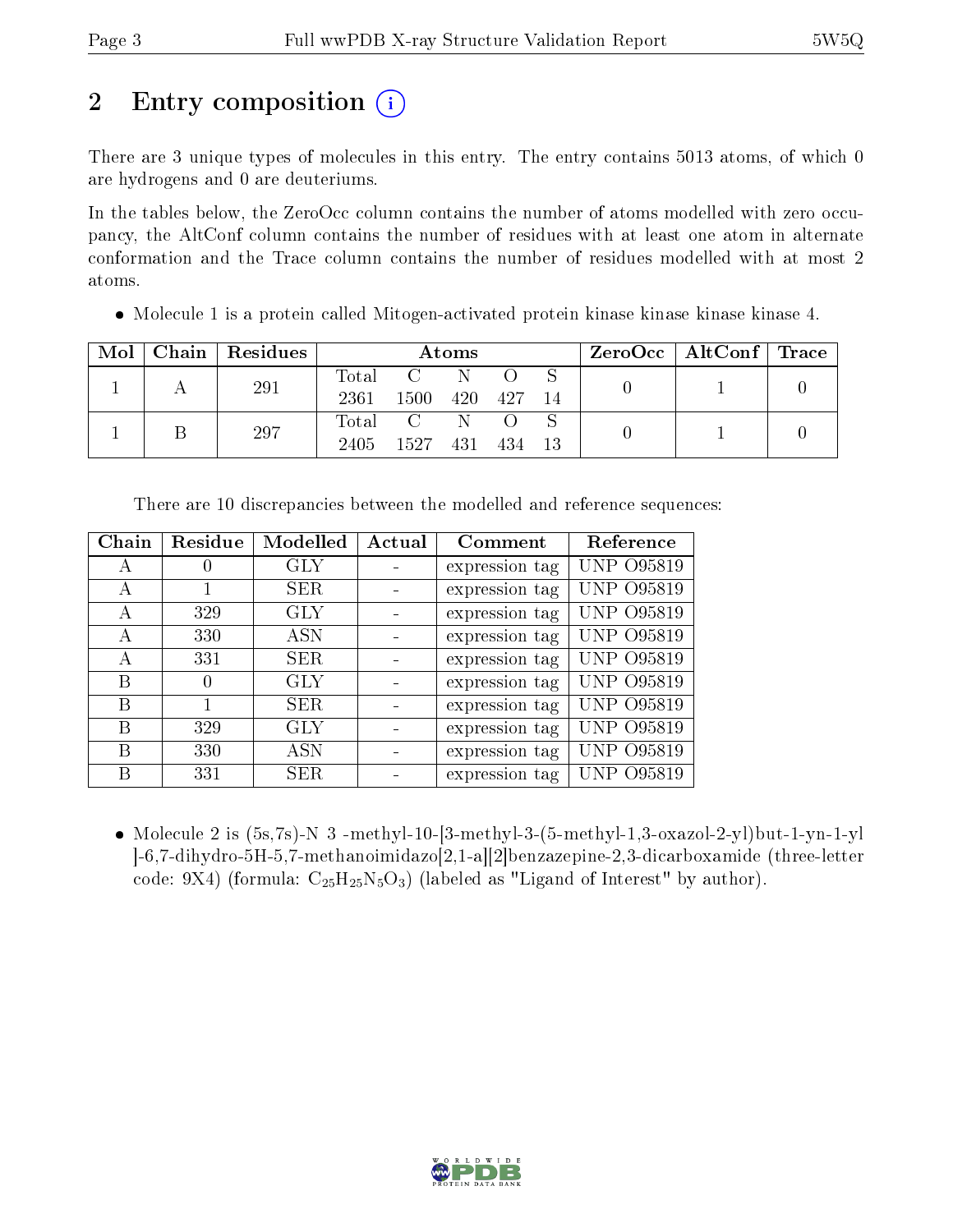

| $\bf{Mol}$ $\parallel$ | $\mid$ Chain $\mid$ Residues | Atoms       |      |  |  | $ZeroOcc \mid AltConf \mid$ |
|------------------------|------------------------------|-------------|------|--|--|-----------------------------|
|                        |                              | Total C N C |      |  |  |                             |
|                        |                              | 33          | 25 5 |  |  |                             |

• Molecule 3 is water.

|  | Mol   Chain   Residues | Atoms                 | $ZeroOcc \   \ AltConf \  $ |
|--|------------------------|-----------------------|-----------------------------|
|  | 113                    | Total O<br>113 113    |                             |
|  | 101                    | Total O<br>101<br>101 |                             |

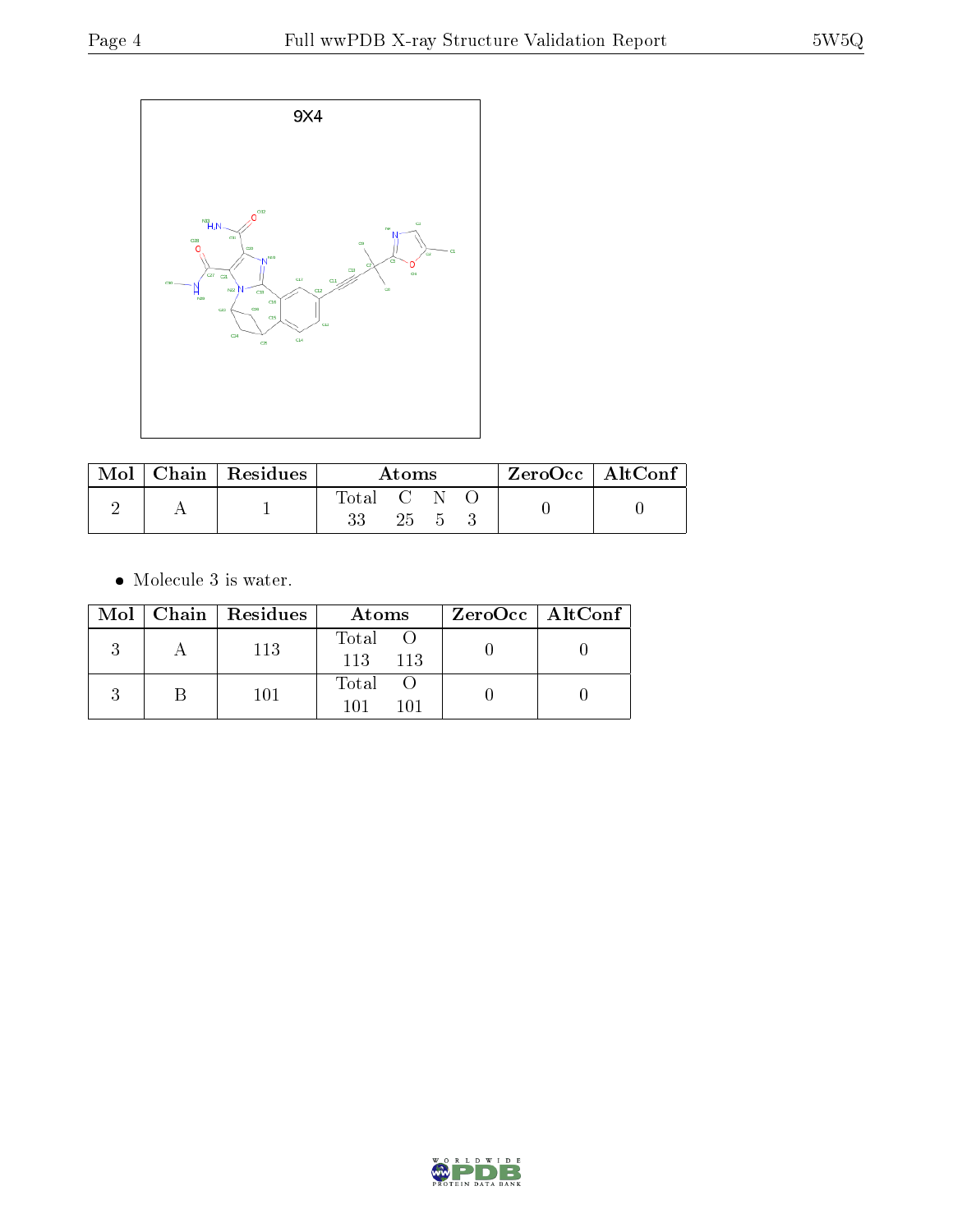## 3 Residue-property plots  $(i)$

These plots are drawn for all protein, RNA and DNA chains in the entry. The first graphic for a chain summarises the proportions of the various outlier classes displayed in the second graphic. The second graphic shows the sequence view annotated by issues in geometry and electron density. Residues are color-coded according to the number of geometric quality criteria for which they contain at least one outlier: green  $= 0$ , yellow  $= 1$ , orange  $= 2$  and red  $= 3$  or more. A red dot above a residue indicates a poor fit to the electron density (RSRZ  $> 2$ ). Stretches of 2 or more consecutive residues without any outlier are shown as a green connector. Residues present in the sample, but not in the model, are shown in grey.

• Molecule 1: Mitogen-activated protein kinase kinase kinase kinase 4



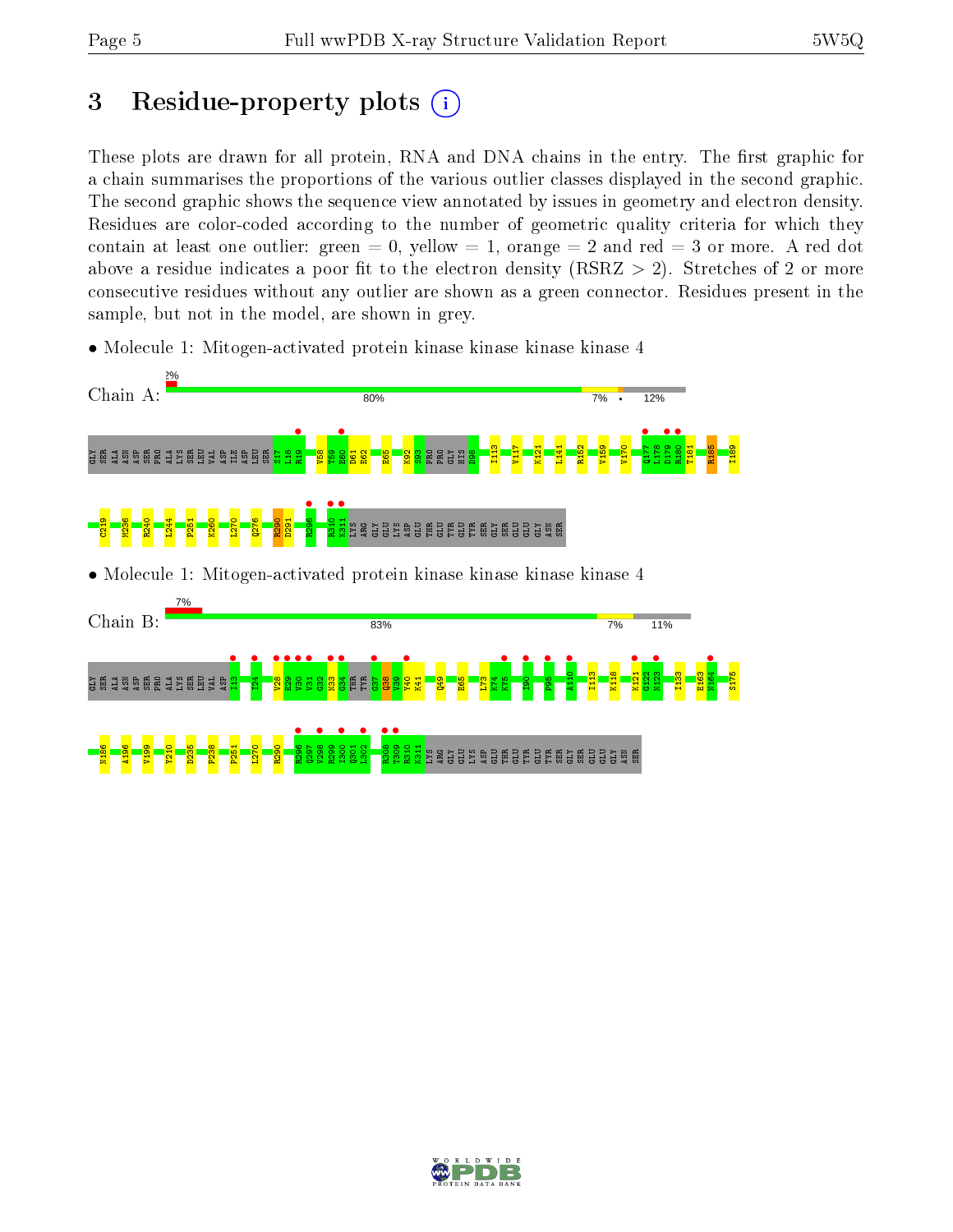# 4 Data and refinement statistics  $(i)$

| Property                                                             | Value                                                       | Source     |
|----------------------------------------------------------------------|-------------------------------------------------------------|------------|
| Space group                                                          | P 21 21 21                                                  | Depositor  |
| Cell constants                                                       | $80.61\text{\AA}$<br>$89.68\text{\AA}$<br>$90.65\text{\AA}$ |            |
| a, b, c, $\alpha$ , $\beta$ , $\gamma$                               | $90.00^\circ$<br>$90.00^\circ$<br>$90.00^\circ$             | Depositor  |
| Resolution $(A)$                                                     | $59.95 - 2.33$                                              | Depositor  |
|                                                                      | 50.00<br>$-2.33$                                            | <b>EDS</b> |
| % Data completeness                                                  | $99.8(59.95-2.33)$                                          | Depositor  |
| (in resolution range)                                                | 99.9 (50.00-2.33)                                           | <b>EDS</b> |
| $\mathrm{R}_{merge}$                                                 | 0.06                                                        | Depositor  |
| $\mathrm{R}_{sym}$                                                   | (Not available)                                             | Depositor  |
| $\sqrt{I/\sigma(I)} > 1$                                             | 3.47 (at $2.34\text{\AA}$ )                                 | Xtriage    |
| Refinement program                                                   | <b>BUSTER 2.11.5</b>                                        | Depositor  |
|                                                                      | $\overline{0.209}$ ,<br>0.235                               | Depositor  |
| $R, R_{free}$                                                        | 0.218<br>0.250<br>$\mathbf{A}$                              | DCC        |
| $R_{free}$ test set                                                  | 1457 reflections $(5.08\%)$                                 | wwPDB-VP   |
| Wilson B-factor $(A^2)$                                              | 42.8                                                        | Xtriage    |
| Anisotropy                                                           | 0.461                                                       | Xtriage    |
| Bulk solvent $k_{sol}(e/\mathring{A}^3)$ , $B_{sol}(\mathring{A}^2)$ | 0.30, 48.4                                                  | <b>EDS</b> |
| $\overline{L-test for}$ twinning <sup>2</sup>                        | $< L >$ = 0.49, $< L^2 >$ = 0.32                            | Xtriage    |
| Estimated twinning fraction                                          | $0.020$ for $-h, l, k$                                      | Xtriage    |
| $F_o, F_c$ correlation                                               | 0.94                                                        | <b>EDS</b> |
| Total number of atoms                                                | 5013                                                        | wwPDB-VP   |
| Average B, all atoms $(A^2)$                                         | 55.0                                                        | wwPDB-VP   |

Xtriage's analysis on translational NCS is as follows: The largest off-origin peak in the Patterson function is  $4.69\%$  of the height of the origin peak. No significant pseudotranslation is detected.

<sup>&</sup>lt;sup>2</sup>Theoretical values of  $\langle |L| \rangle$ ,  $\langle L^2 \rangle$  for acentric reflections are 0.5, 0.333 respectively for untwinned datasets, and 0.375, 0.2 for perfectly twinned datasets.



<span id="page-5-1"></span><span id="page-5-0"></span><sup>1</sup> Intensities estimated from amplitudes.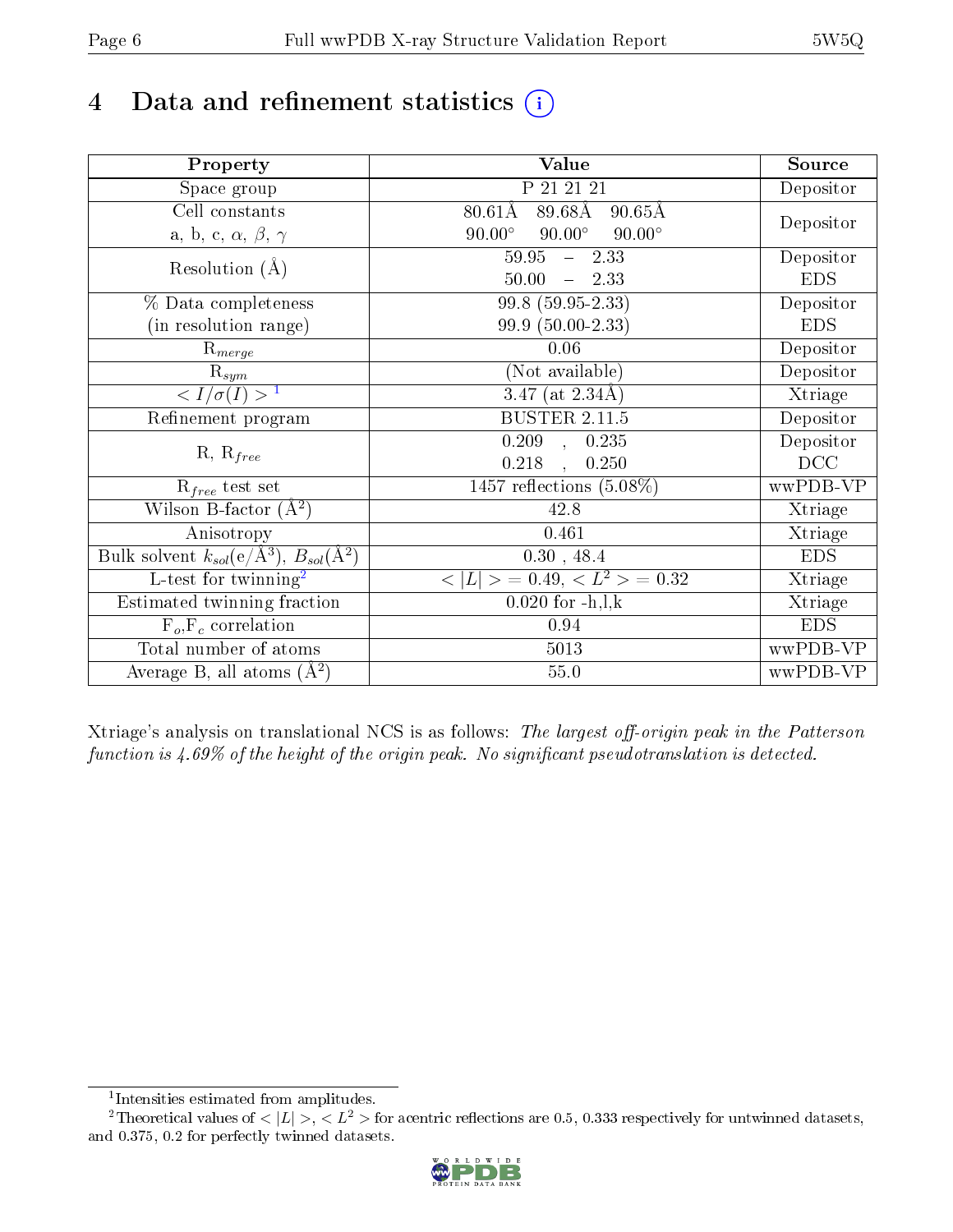# 5 Model quality  $(i)$

### 5.1 Standard geometry  $(i)$

Bond lengths and bond angles in the following residue types are not validated in this section: 9X4

The Z score for a bond length (or angle) is the number of standard deviations the observed value is removed from the expected value. A bond length (or angle) with  $|Z| > 5$  is considered an outlier worth inspection. RMSZ is the root-mean-square of all Z scores of the bond lengths (or angles).

| Mol | Chain |             | Bond lengths | Bond angles |                    |  |
|-----|-------|-------------|--------------|-------------|--------------------|--|
|     |       | <b>RMSZ</b> | $\ Z\  > 5$  | RMSZ        | # $ Z  > 5$        |  |
|     |       | 0.48        | 0/2414       | 0.67        | $1/3260$ $(0.0\%)$ |  |
|     | B     | 0.47        | 0/2460       | 0.65        | $1/3323$ $(0.0\%)$ |  |
| AĦ  | АH    | 0.47        | 0/4874       | 0.66        | $2/6583(0.0\%)$    |  |

There are no bond length outliers.

All (2) bond angle outliers are listed below:

| Mol | $\mid$ Chain $\mid$ Res $\mid$ Type $\mid$ |     | Atoms                    | $\mid$ Observed $({}^o)$ $\mid$ Ideal $({}^o)$ |        |
|-----|--------------------------------------------|-----|--------------------------|------------------------------------------------|--------|
|     |                                            | 290 | $ARG$   CD-NE-CZ   5.80  | 131 71                                         | 123.60 |
|     |                                            | 290 | $ARG   CD-NE- CZ   5.11$ | 130.75                                         | 123.60 |

There are no chirality outliers.

There are no planarity outliers.

### 5.2 Too-close contacts  $\overline{a}$

In the following table, the Non-H and H(model) columns list the number of non-hydrogen atoms and hydrogen atoms in the chain respectively. The H(added) column lists the number of hydrogen atoms added and optimized by MolProbity. The Clashes column lists the number of clashes within the asymmetric unit, whereas Symm-Clashes lists symmetry related clashes.

|  |      |      | Mol   Chain   Non-H   H(model)   H(added)   Clashes   Symm-Clashes |
|--|------|------|--------------------------------------------------------------------|
|  | 2361 | 2364 |                                                                    |
|  | 2405 | 2411 |                                                                    |
|  | 33   |      |                                                                    |
|  | 113  |      |                                                                    |
|  | 101  |      |                                                                    |
|  | 5013 | 4775 |                                                                    |

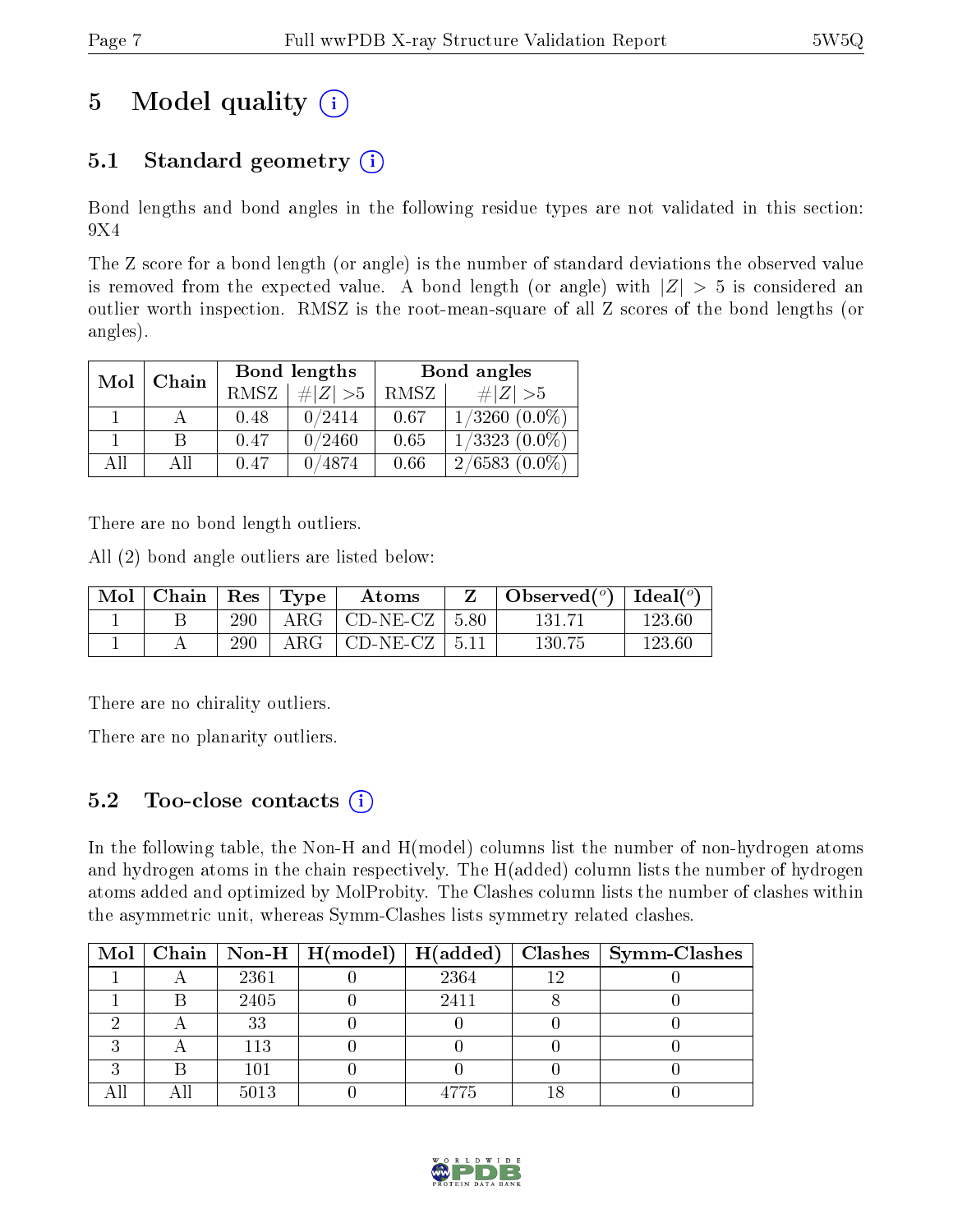The all-atom clashscore is defined as the number of clashes found per 1000 atoms (including hydrogen atoms). The all-atom clashscore for this structure is 2.

All (18) close contacts within the same asymmetric unit are listed below, sorted by their clash magnitude.

| Atom-1              | Atom-2            | Interatomic    | Clash           |
|---------------------|-------------------|----------------|-----------------|
|                     |                   | distance $(A)$ | overlap $(\AA)$ |
| 1: A:236: MET:CE    | 1:A:244:LEU:HD12  | 2.17           | 0.74            |
| 1: A:236:MET:HE1    | 1:A:244:LEU:HD12  | 1.75           | 0.69            |
| 1:A:290:ARG:HD2     | 1:A:291:ASP:OD1   | 2.03           | 0.59            |
| 1:B:196:ALA:O       | 1:B:199:VAL:HG22  | 2.04           | 0.58            |
| 1:A:251:PRO:HD2     | 1: A:270:LEU:HD13 | 1.85           | 0.58            |
| 1: A:236: MET:HE3   | 1:A:244:LEU:HD12  | 1.86           | 0.55            |
| 1:B:251:PRO:HD2     | 1:B:270:LEU:HD13  | 1.89           | 0.54            |
| 1: A:189: ILE: HG13 | 1:B:238:PRO:HB2   | 1.91           | 0.51            |
| 1: A:113: ILE: HG12 | 1:A:159:VAL:HB    | 1.93           | 0.50            |
| 1: A:65: GLU:HG2    | 1:A:185:ARG:HH22  | 1.79           | 0.48            |
| 1: A:236: MET:HE1   | 1:A:244:LEU:CD1   | 2.45           | 0.46            |
| 1: A:181:THR:HA     | 1:B:235:ASP:HA    | 1.99           | 0.45            |
| 1:B:73:LEU:HD23     | 1:B:175:SER:HB3   | 1.98           | 0.44            |
| 1: A:58: VAL:HG13   | 1:A:62:GLU:HB2    | 1.99           | 0.43            |
| 1:A:141:LEU:CD1     | 1:A:219[B]:CYS:SG | 3.08           | 0.41            |
| 1:B:28:VAL:HG22     | 1:Bi:41:LYS:O     | 2.21           | 0.41            |
| 1:B:113:ILE:HD12    | 1:B:133:ILE:HD13  | 2.02           | 0.40            |
| 1:B:38:GLN:HG2      | 1: B:40: TYR:CE2  | 2.56           | 0.40            |

There are no symmetry-related clashes.

### 5.3 Torsion angles  $(i)$

#### 5.3.1 Protein backbone (i)

In the following table, the Percentiles column shows the percent Ramachandran outliers of the chain as a percentile score with respect to all X-ray entries followed by that with respect to entries of similar resolution.

The Analysed column shows the number of residues for which the backbone conformation was analysed, and the total number of residues.

| Mol | Chain | Analysed                              | Favoured |        | Allowed   Outliers | $\overline{\phantom{a}}$ Percentiles |                    |
|-----|-------|---------------------------------------|----------|--------|--------------------|--------------------------------------|--------------------|
|     |       | $288/332(87\%)$   279 (97\%)          |          | 9(3%)  |                    | $\boxed{100}$ $\boxed{100}$          |                    |
|     |       | $294/332(89\%)$   286 (97\%)          |          | 8 (3%) |                    | 100 100                              |                    |
| All | All   | $582/664$ (88%)   565 (97%)   17 (3%) |          |        |                    | 100                                  | $\blacksquare$ 100 |

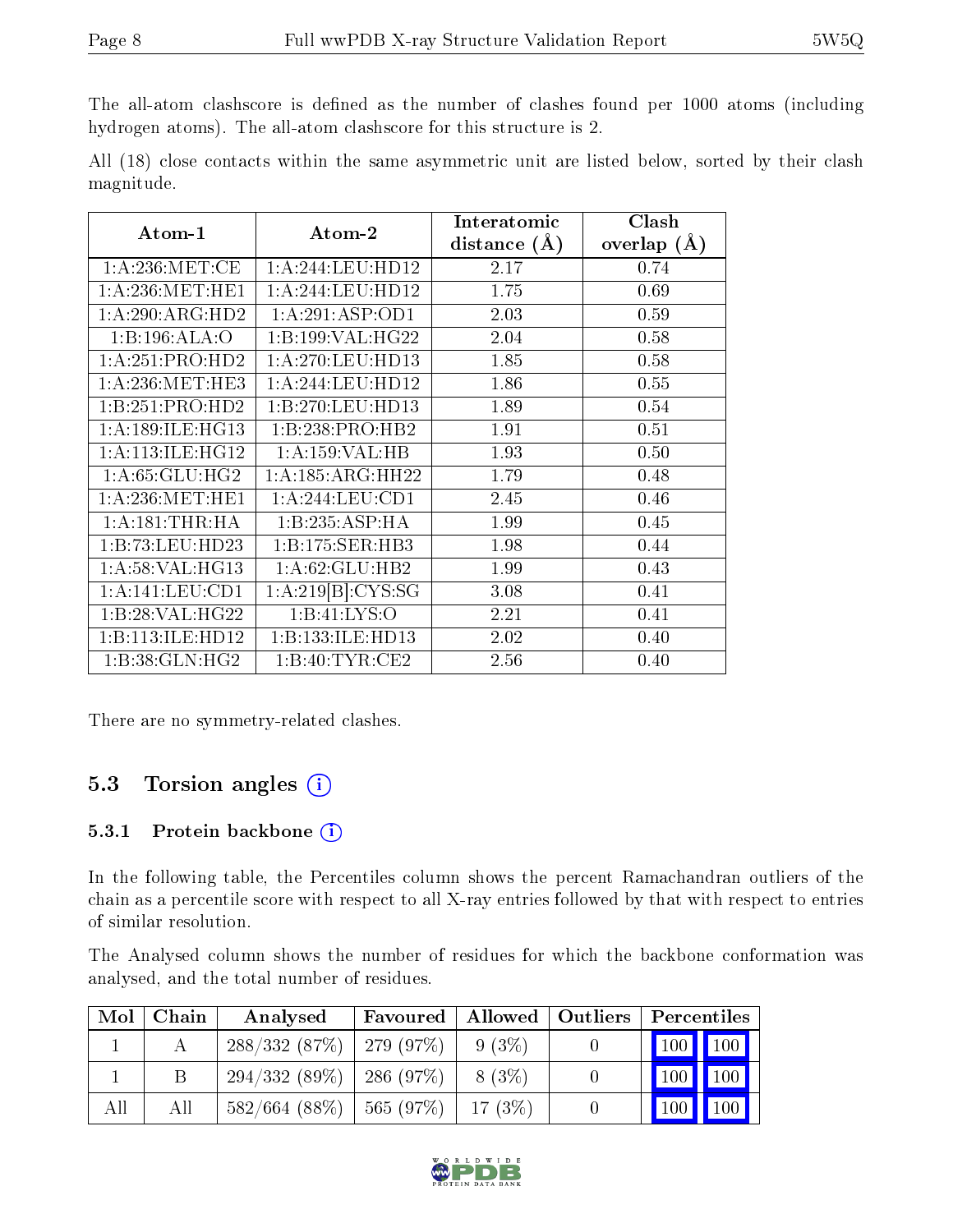There are no Ramachandran outliers to report.

#### 5.3.2 Protein sidechains  $(i)$

In the following table, the Percentiles column shows the percent sidechain outliers of the chain as a percentile score with respect to all X-ray entries followed by that with respect to entries of similar resolution.

The Analysed column shows the number of residues for which the sidechain conformation was analysed, and the total number of residues.

| Mol | Chain | Analysed        | Rotameric   Outliers |           | Percentiles |
|-----|-------|-----------------|----------------------|-----------|-------------|
|     |       | 257/290(89%)    | 247 $(96\%)$         | $10(4\%)$ | 32 <br>41   |
|     | B     | $262/290(90\%)$ | 253 $(97%)$          | $9(3\%)$  | 37<br>46    |
| All | All   | $519/580(90\%)$ | $500(96\%)$          | 19(4%)    | 34<br>43    |

All (19) residues with a non-rotameric sidechain are listed below:

| Mol            | Chain                   | $\operatorname{Res}% \left( \mathcal{N}\right) \equiv\operatorname{Res}(\mathcal{N}_{0})\left( \mathcal{N}_{0}\right) ^{2}$ | Type                    |
|----------------|-------------------------|-----------------------------------------------------------------------------------------------------------------------------|-------------------------|
| $\overline{1}$ | $\overline{\rm A}$      | 61                                                                                                                          | ASP                     |
| $\mathbf{1}$   | $\overline{\rm A}$      | 92                                                                                                                          | <b>LYS</b>              |
| $\overline{1}$ | $\overline{A}$          | $\bar{1}17$                                                                                                                 | $\overline{\text{VAL}}$ |
| $\mathbf{1}$   | $\overline{A}$          | 121                                                                                                                         | <b>LYS</b>              |
| $\overline{1}$ | $\overline{A}$          | 152                                                                                                                         | $\rm{ARG}$              |
| $\overline{1}$ | $\overline{A}$          | 170                                                                                                                         | <b>VAL</b>              |
| $\mathbf{1}$   | $\overline{A}$          | 185                                                                                                                         | $\rm{ARG}$              |
| $\overline{1}$ | $\overline{A}$          | 240                                                                                                                         | $\rm{ARG}$              |
| $\mathbf{1}$   | $\overline{\rm A}$      | 260                                                                                                                         | <b>LYS</b>              |
| $\mathbf{1}$   | $\overline{\rm A}$      | 276                                                                                                                         | <b>GLN</b>              |
| $\mathbf{1}$   | Β                       | 33                                                                                                                          | <b>ASN</b>              |
| $\mathbf{1}$   | $\overline{\mathrm{B}}$ | 38                                                                                                                          | <b>GLN</b>              |
| $\overline{1}$ | $\overline{\mathrm{B}}$ | 49                                                                                                                          | $\overline{\text{GLN}}$ |
| $\mathbf{1}$   | $\overline{\mathrm{B}}$ | 65                                                                                                                          | GLU                     |
| $\mathbf{1}$   | $\overline{\mathrm{B}}$ | 118                                                                                                                         | <b>LYS</b>              |
| $\mathbf{1}$   | $\overline{\mathrm{B}}$ | 121                                                                                                                         | <b>LYS</b>              |
| $\mathbf{1}$   | $\overline{B}$          | 163                                                                                                                         | GLU                     |
| $\mathbf{1}$   | Β                       | 186                                                                                                                         | <b>ASN</b>              |
| $\mathbf 1$    | Β                       | 210                                                                                                                         | TYR                     |

Some sidechains can be flipped to improve hydrogen bonding and reduce clashes. All (2) such sidechains are listed below:

| Mol | Chain | $\perp$ Res | ype |
|-----|-------|-------------|-----|
|     |       |             |     |

Continued on next page...

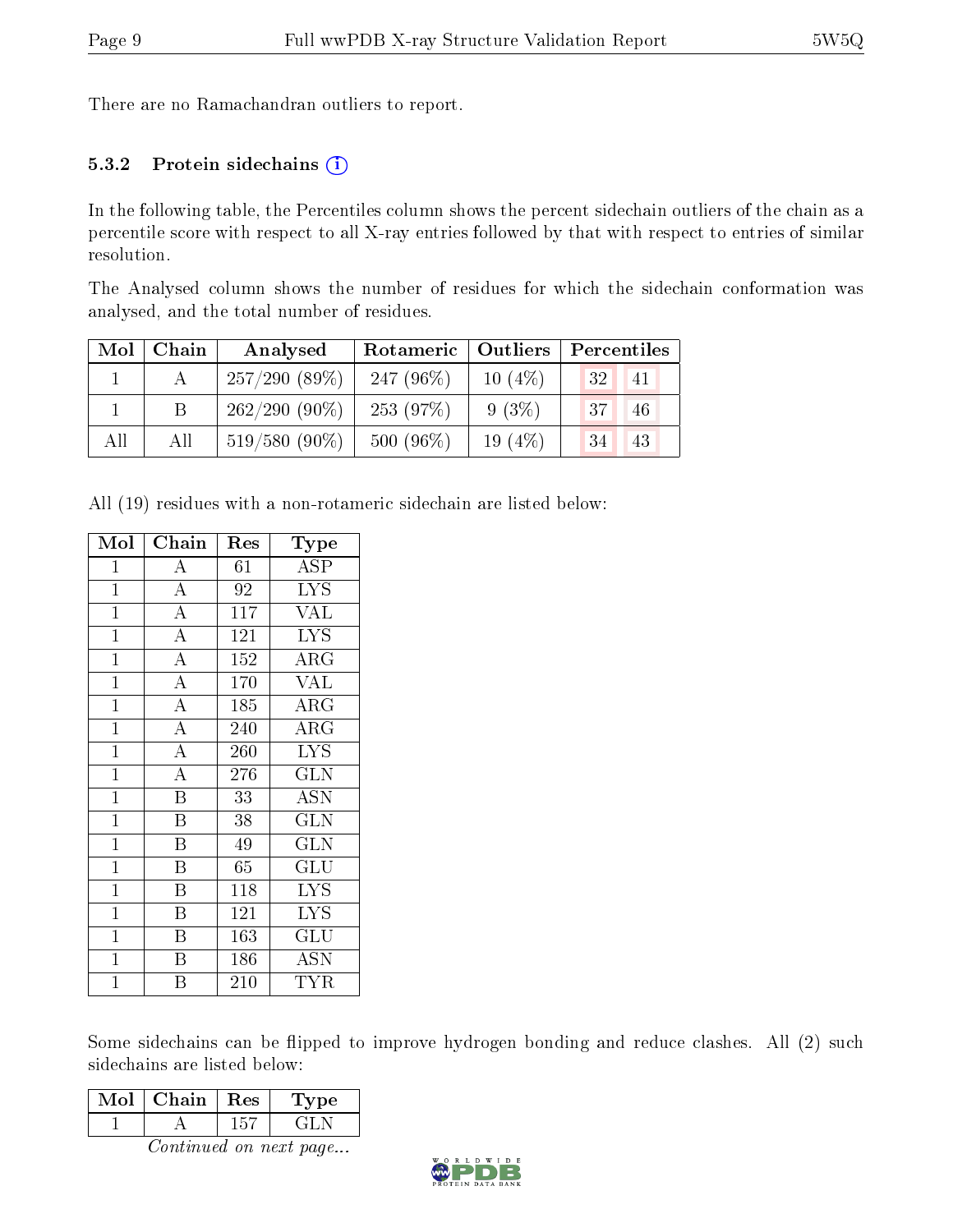Continued from previous page...

| Mol | Chain | $\parallel$ Res | t vpe |
|-----|-------|-----------------|-------|
|     |       |                 |       |

#### $5.3.3$  RNA  $(i)$

There are no RNA molecules in this entry.

#### 5.4 Non-standard residues in protein, DNA, RNA chains (i)

There are no non-standard protein/DNA/RNA residues in this entry.

#### 5.5 Carbohydrates (i)

There are no carbohydrates in this entry.

### 5.6 Ligand geometry  $(i)$

1 ligand is modelled in this entry.

In the following table, the Counts columns list the number of bonds (or angles) for which Mogul statistics could be retrieved, the number of bonds (or angles) that are observed in the model and the number of bonds (or angles) that are defined in the Chemical Component Dictionary. The Link column lists molecule types, if any, to which the group is linked. The Z score for a bond length (or angle) is the number of standard deviations the observed value is removed from the expected value. A bond length (or angle) with  $|Z| > 2$  is considered an outlier worth inspection. RMSZ is the root-mean-square of all Z scores of the bond lengths (or angles).

| Type   Chain   Res   Link<br>Mol |     | Bond lengths |            |      | Bond angles                            |          |  |                                                        |
|----------------------------------|-----|--------------|------------|------|----------------------------------------|----------|--|--------------------------------------------------------|
|                                  |     |              |            |      | Counts   RMSZ $\vert \#  Z  > 2 \vert$ |          |  | $\vert$ Counts $\vert$ RMSZ $\vert \#  Z  > 2$ $\vert$ |
|                                  | 9X4 | 401          | 29, 37, 37 | 0.69 |                                        | 32,57,57 |  | $\mid 4 \ (12\%) \mid \mid$                            |

In the following table, the Chirals column lists the number of chiral outliers, the number of chiral centers analysed, the number of these observed in the model and the number defined in the Chemical Component Dictionary. Similar counts are reported in the Torsion and Rings columns. '-' means no outliers of that kind were identified.

|  |     |  | Mol   Type   Chain   Res   Link   Chirals   Torsions   Rings |  |
|--|-----|--|--------------------------------------------------------------|--|
|  | 401 |  | $1/10/42/42$   $0/4/5/5$                                     |  |

There are no bond length outliers.

All (4) bond angle outliers are listed below:

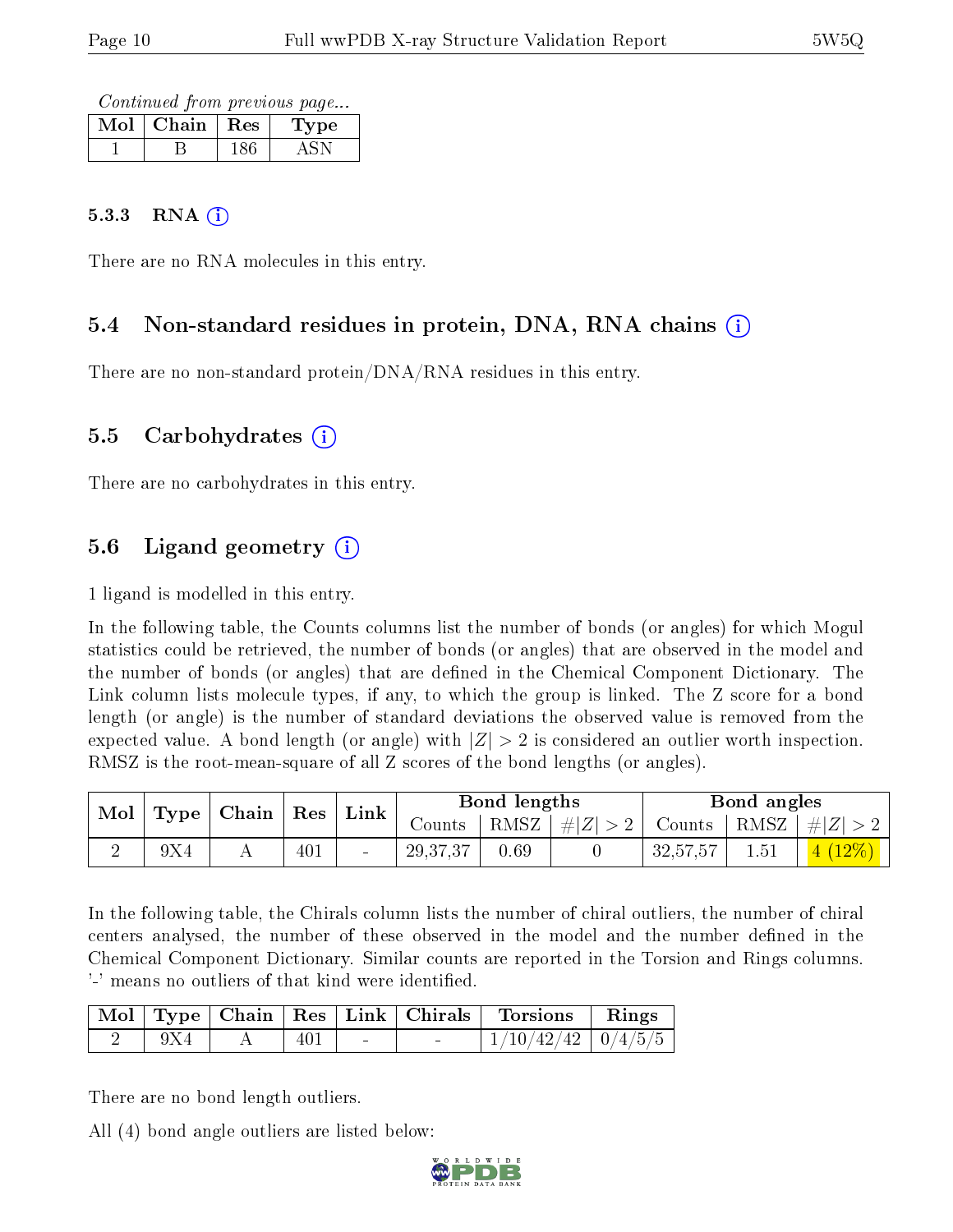| Mol | Chain | Res | Type  | Atoms         |         | Observed $(°)$ | Ideal $(^\circ)$ |
|-----|-------|-----|-------|---------------|---------|----------------|------------------|
|     |       | 401 | 9 X 4 | $C20-C21-N22$ | -375    | 104.92         | 108.36           |
|     |       | 401 | 9X4   | $C21-N22-C18$ | $-3.60$ | 105.63         | 108.73           |
|     |       | 401 | 9X4   | $C20-C21-C27$ | 3.37    | 137.53         | 131 11           |
|     |       | 401 | 9X4   | $C16-C18-N19$ | $-3.11$ | 118.33         | 122.19           |

There are no chirality outliers.

All (1) torsion outliers are listed below:

| $\sqrt{\mathrm{Mol}}$   Chain   Res   Type |       | Atoms               |
|--------------------------------------------|-------|---------------------|
|                                            | 9 X 4 | $\perp$ N4-C5-C7-C9 |

There are no ring outliers.

No monomer is involved in short contacts.

The following is a two-dimensional graphical depiction of Mogul quality analysis of bond lengths, bond angles, torsion angles, and ring geometry for all instances of the Ligand of Interest. In addition, ligands with molecular weight > 250 and outliers as shown on the validation Tables will also be included. For torsion angles, if less then 5% of the Mogul distribution of torsion angles is within 10 degrees of the torsion angle in question, then that torsion angle is considered an outlier. Any bond that is central to one or more torsion angles identified as an outlier by Mogul will be highlighted in the graph. For rings, the root-mean-square deviation (RMSD) between the ring in question and similar rings identified by Mogul is calculated over all ring torsion angles. If the average RMSD is greater than 60 degrees and the minimal RMSD between the ring in question and any Mogul-identied rings is also greater than 60 degrees, then that ring is considered an outlier. The outliers are highlighted in purple. The color gray indicates Mogul did not find sufficient equivalents in the CSD to analyse the geometry.



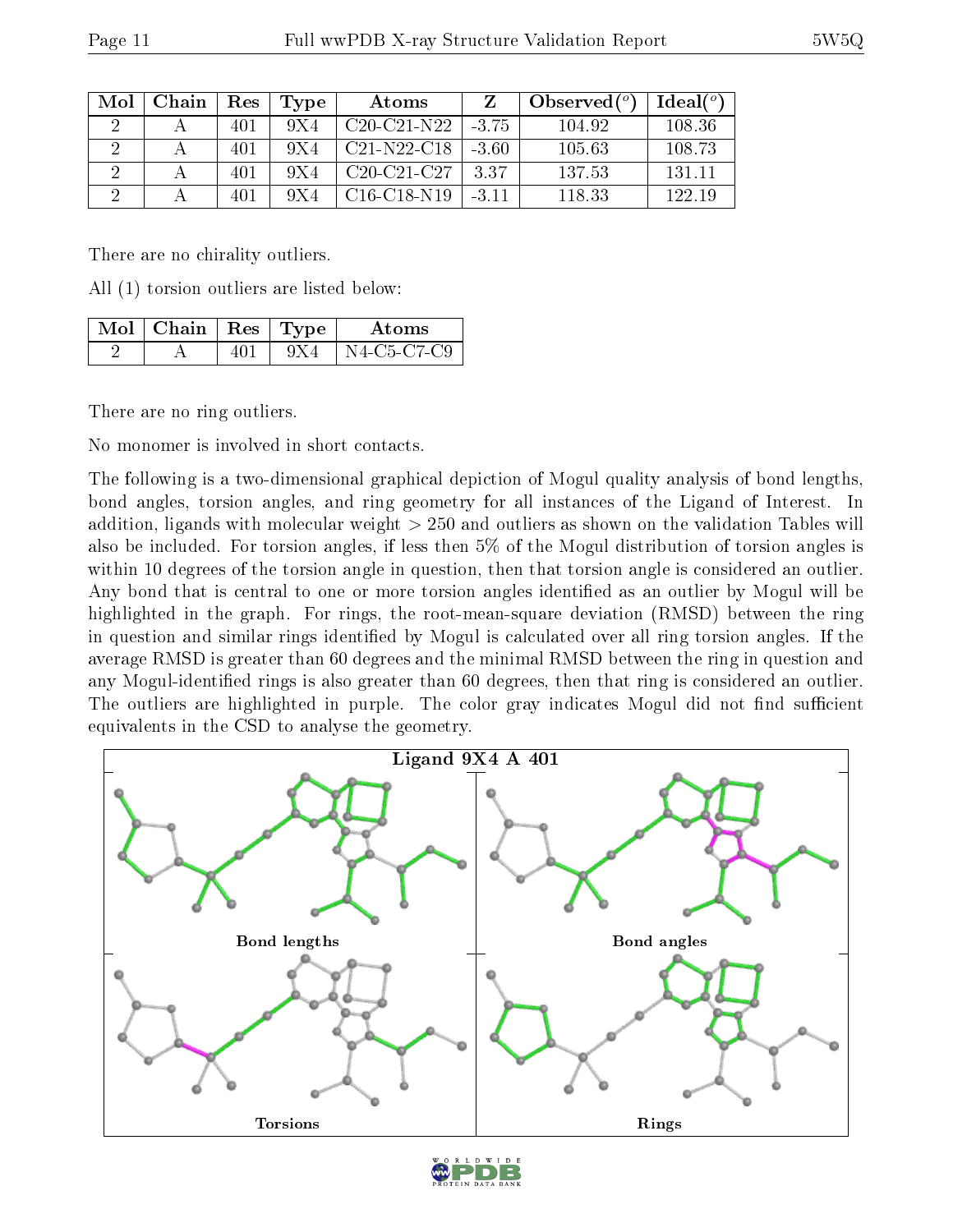## 5.7 [O](https://www.wwpdb.org/validation/2017/XrayValidationReportHelp#nonstandard_residues_and_ligands)ther polymers (i)

There are no such residues in this entry.

## 5.8 Polymer linkage issues (i)

There are no chain breaks in this entry.

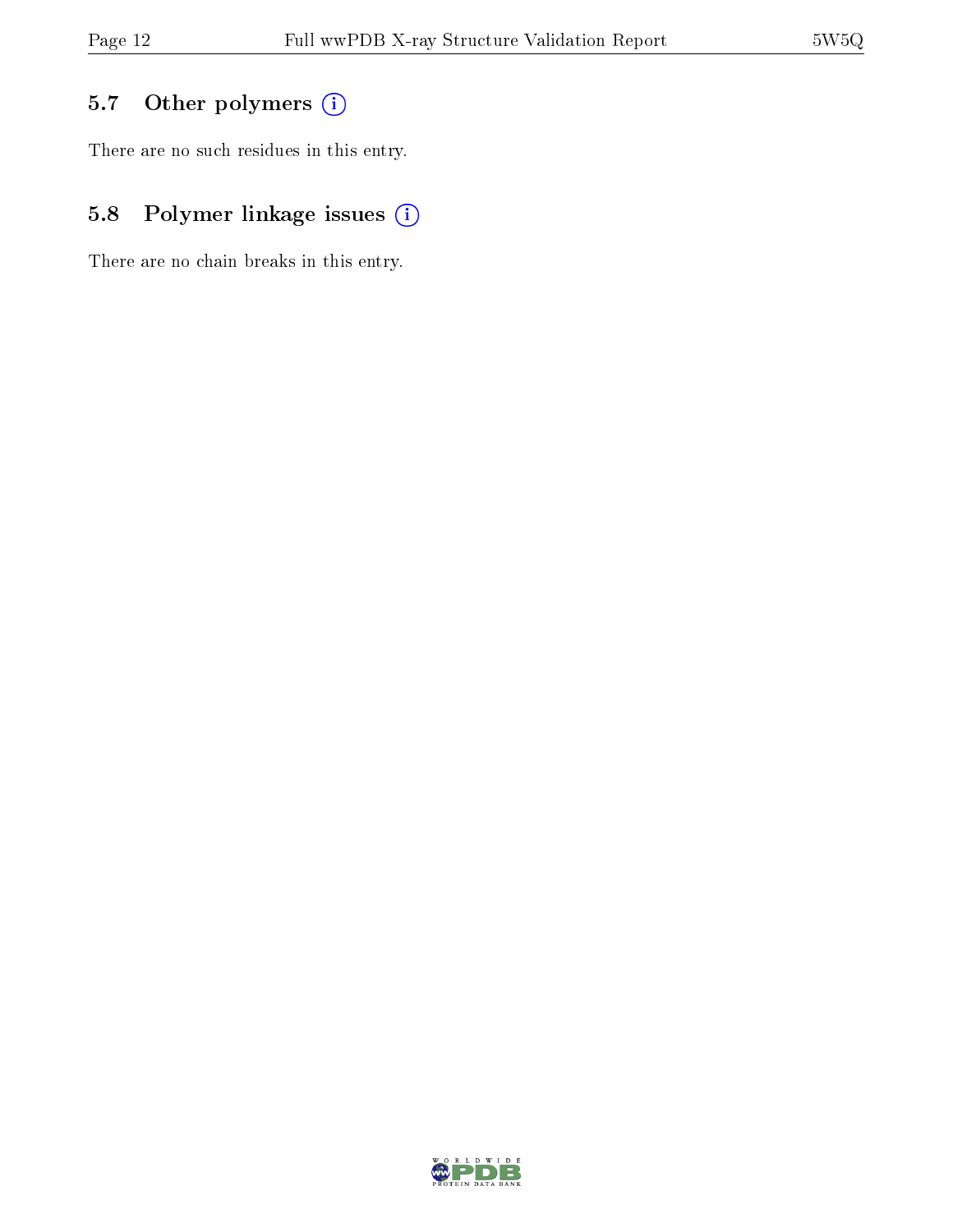## 6 Fit of model and data  $(i)$

### 6.1 Protein, DNA and RNA chains  $(i)$

In the following table, the column labelled  $#RSRZ> 2'$  contains the number (and percentage) of RSRZ outliers, followed by percent RSRZ outliers for the chain as percentile scores relative to all X-ray entries and entries of similar resolution. The OWAB column contains the minimum, median,  $95<sup>th</sup>$  percentile and maximum values of the occupancy-weighted average B-factor per residue. The column labelled ' $Q< 0.9$ ' lists the number of (and percentage) of residues with an average occupancy less than 0.9.

| Mol | Chain | Analysed         | $<$ RSRZ $>$ | $\#\text{RSRZ}\text{>2}$                        | $OWAB(A^2)$        | $\rm Q\textcolor{black}{<}0.9$ |
|-----|-------|------------------|--------------|-------------------------------------------------|--------------------|--------------------------------|
|     |       | 291/332(87%)     | $-0.06$      | $8(2\%)$ 54 64                                  | 25, 45, 85, 117    |                                |
|     |       | 297/332(89%)     | 0.41         | 20 <br>$123(7\%)$ 13                            | 29, 57, 97, 141    |                                |
| All | All   | $588/664$ (88\%) | 0.17         | $31(5\%)$<br>$\mathbb{I}37.$<br>26 <sub>l</sub> | $+25, 52, 95, 141$ |                                |

All (31) RSRZ outliers are listed below:

| Mol            | Chain                   | Res              | Type                      | $\rm RSRZ$       |  |
|----------------|-------------------------|------------------|---------------------------|------------------|--|
| $\mathbf{1}$   | Β                       | 309              | <b>THR</b>                | 7.7              |  |
| $\overline{1}$ | $\boldsymbol{A}$        | 179              | ASP                       | 4.9              |  |
| $\overline{1}$ | $\overline{\mathrm{B}}$ | 34               | $\overline{\text{GLY}}$   | 4.2              |  |
| $\overline{1}$ | $\boldsymbol{A}$        | 310              | $\rm{ARG}$                | 4.1              |  |
| $\overline{1}$ | $\overline{\rm A}$      | 180              | $\overline{\rm{ARG}}$     | 4.0              |  |
| $\overline{1}$ | $\boldsymbol{B}$        | 302              | <b>LEU</b>                | $4.0\,$          |  |
| $\overline{1}$ | B                       | $13\,$           | ILE                       | $\overline{3.7}$ |  |
| $\overline{1}$ | $\overline{\mathbf{B}}$ | 95               | PRO                       | 3.6              |  |
| $\overline{1}$ | $\overline{B}$          | 29               | GLU                       | 3.5              |  |
| $\overline{1}$ | $\overline{\mathrm{B}}$ | 30               | <b>VAL</b>                | $\overline{3.5}$ |  |
| $\overline{1}$ | $\overline{\mathrm{B}}$ | 308              | $\rm{ARG}$                | $\overline{3.5}$ |  |
| $\overline{1}$ | $\overline{\mathrm{B}}$ | 164              | $\overline{\mathrm{ASN}}$ | 3.4              |  |
| $\overline{1}$ | $\overline{\mathrm{B}}$ | 31               | VAL                       | 3.2              |  |
| $\overline{1}$ | $\overline{\rm A}$      | $\overline{1}77$ | $\overline{\text{GLN}}$   | $3.0\,$          |  |
| $\overline{1}$ | $\overline{\mathrm{B}}$ | 298              | <b>VAL</b>                | $\overline{3.0}$ |  |
| $\mathbf{1}$   | $\boldsymbol{B}$        | 75               | $\overline{\text{LYS}}$   | $2.\overline{8}$ |  |
| $\overline{1}$ | $\overline{\mathrm{B}}$ | 110              | $\overline{\rm ALA}$      | $\overline{2.7}$ |  |
| $\overline{1}$ | B                       | 300              | ILE                       | $\overline{2.7}$ |  |
| $\overline{1}$ | $\overline{\mathrm{B}}$ | 28               | <b>VAL</b>                | $\overline{2.7}$ |  |
| $\overline{1}$ | A                       | 296              | $AR\overline{G}$          | $2.6\,$          |  |
| $\overline{1}$ | $\boldsymbol{A}$        | 311              | <b>LYS</b>                | 2.4              |  |
| $\overline{1}$ | $\overline{\mathrm{B}}$ | 40               | $\overline{\text{TYR}}$   | 2.3              |  |
| $\mathbf{1}$   | B                       | 296              | $\rm{ARG}$                | $2.\overline{3}$ |  |
| $\mathbf{1}$   | А                       | 60               | GLU                       | $2.\overline{2}$ |  |

Continued on next page...

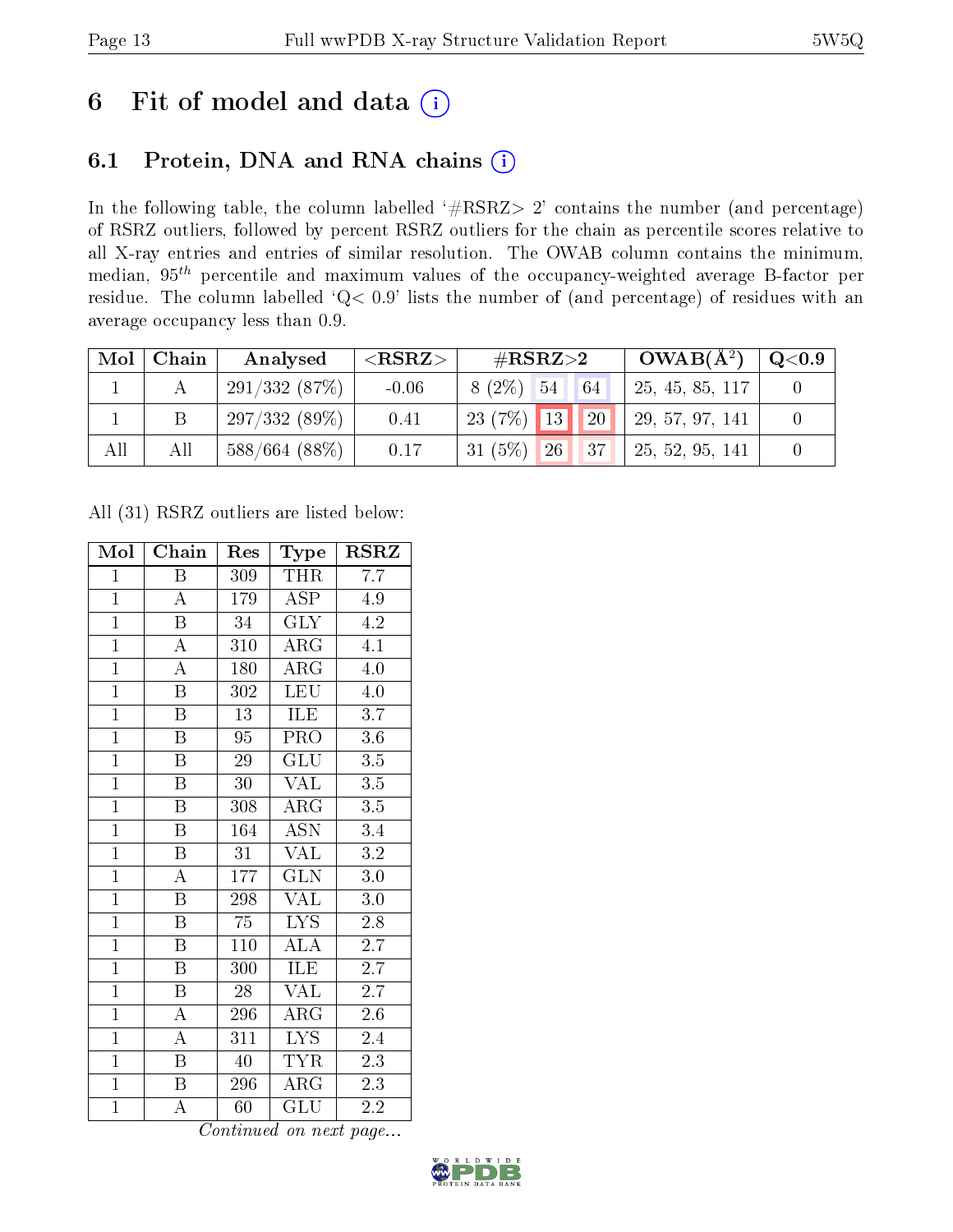| Mol | Chain | Res | <b>Type</b> | <b>RSRZ</b> |
|-----|-------|-----|-------------|-------------|
|     |       | 123 | <b>ASN</b>  | 2.1         |
|     | В     | 90  | <b>ILE</b>  | 2.1         |
|     |       | 121 | <b>LYS</b>  | 2.1         |
|     | В     | 37  | <b>GLY</b>  | 2.1         |
|     |       | 19  | ARG         | 2.1         |
|     | В     | 33  | <b>ASN</b>  | 2.0         |
|     |       | 24  | ILE         | 2.0         |

Continued from previous page...

### 6.2 Non-standard residues in protein, DNA, RNA chains  $(i)$

There are no non-standard protein/DNA/RNA residues in this entry.

#### 6.3 Carbohydrates  $(i)$

There are no carbohydrates in this entry.

#### 6.4 Ligands  $(i)$

In the following table, the Atoms column lists the number of modelled atoms in the group and the number defined in the chemical component dictionary. The B-factors column lists the minimum, median,  $95<sup>th</sup>$  percentile and maximum values of B factors of atoms in the group. The column labelled  $Q < 0.9$ ' lists the number of atoms with occupancy less than 0.9.

|       |  |                                   |  | $\boxed{\text{ Mol}}$ Type   Chain   Res   Atoms   RSCC   RSR   B-factors $(\AA^2)$   Q<0.9 |  |
|-------|--|-----------------------------------|--|---------------------------------------------------------------------------------------------|--|
| - 9X4 |  | $401$   $33/33$   $0.96$   $0.11$ |  | $\vert 27,35,46,48 \vert$                                                                   |  |

The following is a graphical depiction of the model fit to experimental electron density of all instances of the Ligand of Interest. In addition, ligands with molecular weight  $> 250$  and outliers as shown on the geometry validation Tables will also be included. Each fit is shown from different orientation to approximate a three-dimensional view.